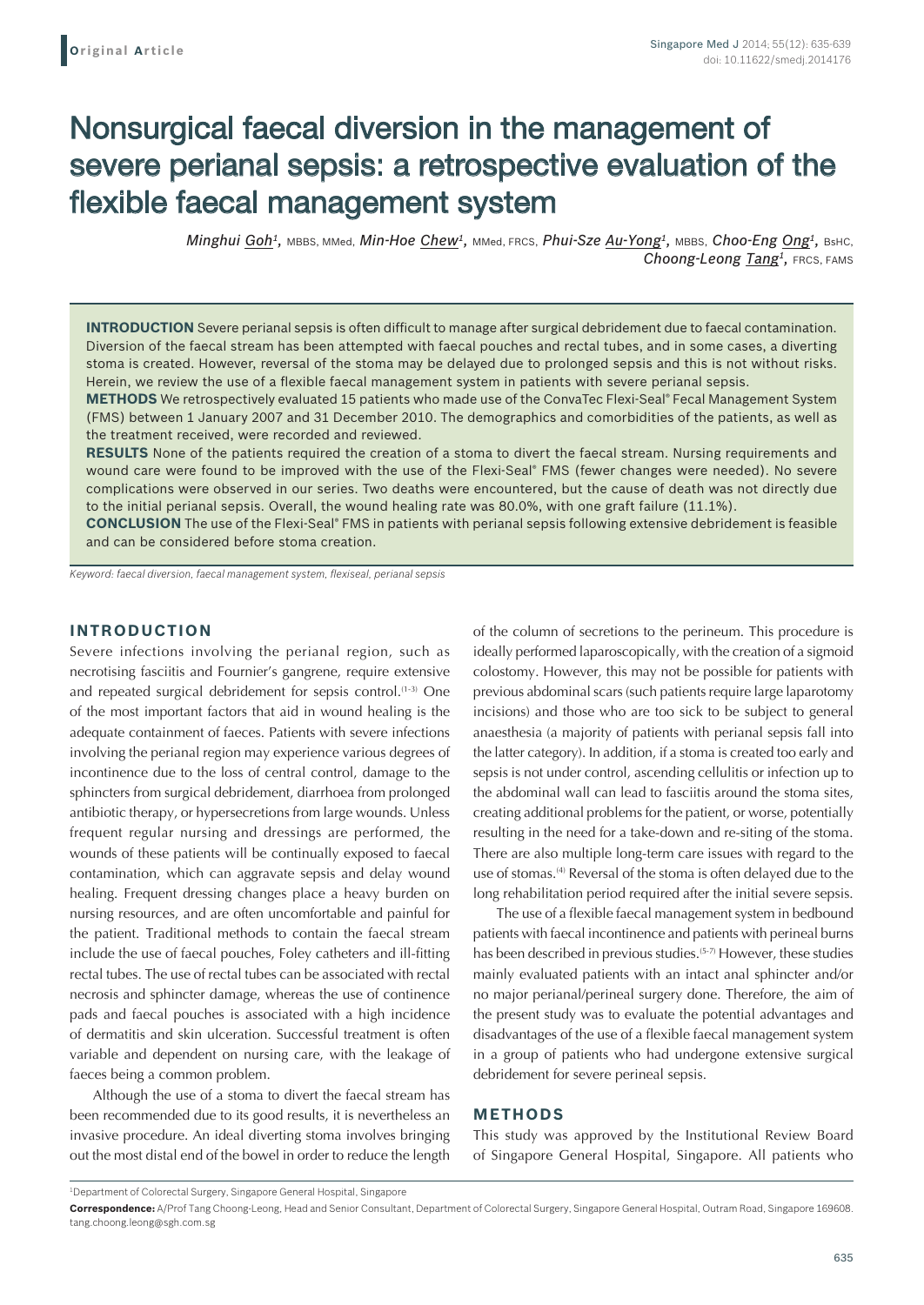underwent extensive surgical debridement for severe perineal sepsis and made use of the Flexi-Seal® Fecal Management System (FMS) (ConvaTec, Skillman, NJ, USA) between 1 January 2007 and 31 December 2010 were included in the present study. The medical records of these patients were retrospectively reviewed.

Information on the patients'sociodemographics, comorbidities, significant investigations, surgical management, complications and final outcome (of the wound) were recorded. Initial treatment consisted of wide surgical debridement and antibiotic therapy, depending on the results of wound cultures. To evaluate the progression of sepsis, re-look and repeat surgical debridements were typically performed within 24–48 hours. Once the wounds are satisfactorily clean and healing, the patient would undergo skin grafts, if necessary. The decision to use the Flexi-Seal® FMS was made by the primary team managing the patient, in consultation with the nurse clinician specialist who was trained in managing such a system. Contraindications to tube insertion include previous rectal surgery, inflammatory bowel disease, existing mucosal lacerations, stricture and obstructive masses. The Flexi-Seal® FMS tube was inserted either in the ward with or without sedation by a nurse clinician, or in the operating theatre under general anaesthesia after wound debridement.

The Flexi-Seal® FMS is a closed system consisting of a tube and a collection bag (Fig. 1). The tube is made of silicone and has a fully collapsible retention cuff that can be inflated with 45 mL of water and sealed by resting it against the pelvic floor. To ensure patency of the tube, regular irrigation with normal saline (2–3 times a day) is done and patients are often prescribed with laxatives (in our institution, oral lactulose solution is used) to maintain a soft consistency of stool. The tube is attached to a collection bag, which is emptied as required or changed weekly. Regular wound inspection of the anorectal region was performed by the doctors in charge. In our study cohort, the maximum duration that the tube was left *in situ* was 29 days (as recommended by the manufacturer). The device was removed when the patient improved clinically, was able to pass solid stools, or when it was deemed no longer necessary due to adequate wound healing and coverage. The end points of our study were: (a) the efficacy of faecal containment using the Flexi-Seal® FMS, as determined by its success in containing all faecal flow in the collection bag; and (b) the safety of the Flexi-Seal® FMS device.

### **RESULTS**

Between 1 January 2007 and 31 December 2010, Flexi-Seal® FMS was used in 15 patients with severe perianal sepsis. Among these 15 patients, 11 (73.3%) were male and 4 (26.7%) were female. The mean age was 55 (range 33–76) years and most (66.7%) were of Chinese ethnicity (Table I). Ten out of the 15 patients were immunocompromised to a certain extent – diabetes mellitus  $(n = 10)$ , end stage renal failure requiring haemodialysis  $(n = 4)$ , and long-term steroids for systemic lupus erythematous ( $n = 1$ ).

After the extent of the disease was determined, the primary diagnosis was made by the surgeon during the first operation, when the patient was under anaesthesia in the operating theatre. In all, nine patients were diagnosed with severe abscesses with



**Fig. 1** Illustration shows the parts of the Flexi-Seal® Fecal Management System device.

**Table I. Demographics and clinical diagnosis of patients with perianal sepsis (n = 15).**

| <b>Parameter</b>              | No. (%)  |
|-------------------------------|----------|
| Gender                        |          |
| Male                          | 11(73.3) |
| Female                        | 4(26.7)  |
| Age (yrs)                     |          |
| $\leq 50$                     | 4(26.7)  |
| > 50                          | 11(73.3) |
| <b>Ethnicity</b>              |          |
| Chinese                       | 10(66.7) |
| Malay                         | 4(26.7)  |
| Indian                        | 1(6.7)   |
| <b>Diagnosis</b>              |          |
| Fournier's gangrene           | 5(33.3)  |
| Ischiorectal/perianal abscess | 9(60.0)  |
| Necrotising fasciitis         | 1(6.7)   |

extensive involvement of the perianal/ischiorectal regions, five were diagnosed with Fournier's gangrene, and one was diagnosed with necrotising fasciitis of the perineum (Table I).

The extent of disease, total number of debridements done, wound culture results, inflammatory markers and length of hospitalisation of the patients are listed in Table II. The top three most common wound culture microorganisms were *Klebsiella* spp. (n = 5), Group B *Streptococcus* (n = 4) and *Enterococcus coli* (n = 3). The mean total white blood cells count at the time of diagnosis was  $19.07 \times 10^{9}$ /L (range 8.24–31.10  $\times 10^{9}$ /L). The mean number of debridements was 4 (range 2–8) and the average length of hospitalisation was 48 (range 12–193) days. To aid wound healing, 9 (60.0%) patients underwent vacuum-assisted closure (VAC) dressing after the operation.

The patients were followed up for at least one year after discharge, and wound assessment continued until complete wound healing was documented. Nine patients required skin grafts for wound coverage after debridement. One patient had breakdown of the skin graft, which was conservatively managed without further skin grafts, and the wound eventually healed by secondary intention. Of the six patients who did not have skin grafts, four patients' wounds healed, while the remaining two patients died during their stay in the hospital (Table III). The cause of death for these two patients was not directly due to the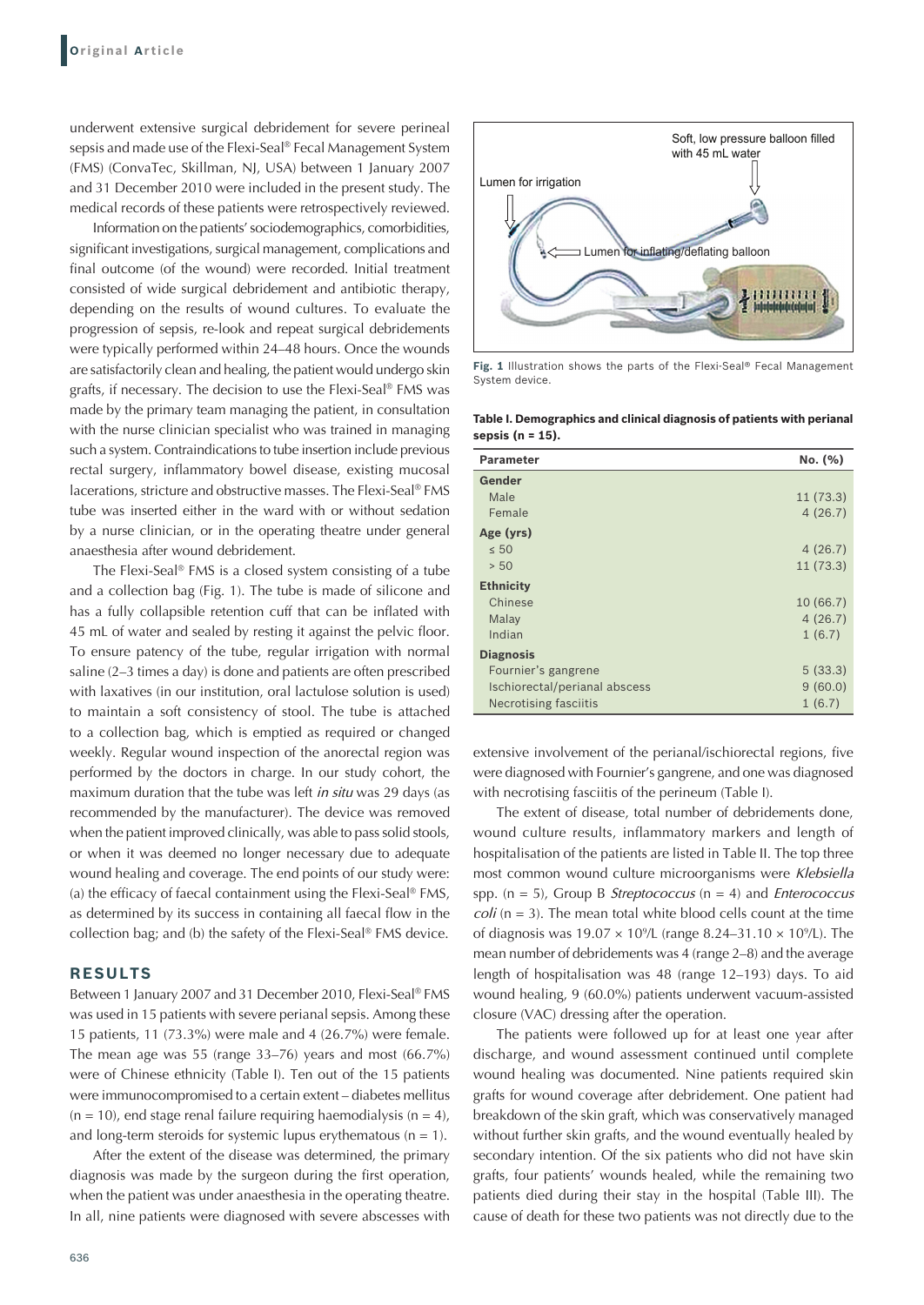|                | <b>Patient Diagnosis</b>    | <b>Extent of disease</b>                                                                                                                                     | <b>Wound cultures</b>                  | <b>Total WBC</b>        | <b>CRP</b> | Length of               | No. of              | <b>Application</b> |
|----------------|-----------------------------|--------------------------------------------------------------------------------------------------------------------------------------------------------------|----------------------------------------|-------------------------|------------|-------------------------|---------------------|--------------------|
| no.            |                             |                                                                                                                                                              |                                        | count<br>$(x 10^{9}/L)$ | (mg/L)     | hospital<br>stay (days) | debridements of VAC | dressing           |
| $\mathbf{1}$   | Fournier's<br>gangrene      | Extensive involvement of the<br>scrotum and right ischiorectal fossa Streptococcus                                                                           | Group B                                | 21.10                   | $\equiv$   | 49                      | 5                   | <b>No</b>          |
| $\overline{2}$ | Ischiorectal<br>abscess     | Large bilateral abscess that extends Klebsiella spp.<br>deep into the ischiorectal fossa                                                                     |                                        | 28.02                   |            | 65                      | $\overline{2}$      | Yes                |
| 3              | Fournier's<br>gangrene      | Extensive perianal abscess that<br>extends to the base of the scotum                                                                                         | Group B<br>Streptococcus               | 13.35                   |            | 12                      | 3                   | Yes                |
| $\overline{4}$ | Ischiorectal<br>abscess     | Bilateral, extensive and deep<br>ischiorectal abscesses                                                                                                      | Enterococcus spp.                      | 31.10                   | 219        | 48                      | $\overline{2}$      | <b>No</b>          |
| 5              | Ischiorectal<br>abscess     | Right ischiorectal abscess,<br>measuring 5 cm × 6 cm                                                                                                         | Staphylococcus<br>aureus               | 17.50                   | 245        | 17                      | $\overline{4}$      | Yes                |
| 6              | Fournier's<br>gangrene      | Extensive involvement from the left Bacteroides<br>perianal region and vulva, extending fragilis<br>up to the mons pubis and the left<br>ilioinguinal region |                                        | 14.92                   |            | 60                      | $\overline{2}$      | <b>No</b>          |
| $\overline{7}$ | Ischiorectal<br>abscess     | Large circumferential ischiorectal<br>abscess                                                                                                                | Group B<br>Streptococcus               | 8.98                    |            | 35                      | 8                   | Yes                |
| 8              | Ischiorectal<br>abscess     | Large left buttock carbuncle<br>that extends into the bilateral<br>ischiorectal fossa                                                                        | Group B<br>Streptococcus               | 26.21                   |            | 26                      | $\overline{2}$      | Yes                |
| $\mathcal{G}$  | Fournier's<br>gangrene      | Extensive necrotic tissue that<br>extends from the perianal region to Enterobacter spp.<br>the perineum                                                      | Escherichia coli,                      | 29.60                   |            | 32                      | $\overline{2}$      | <b>No</b>          |
| 10             | Ischiorectal<br>abscess     | Large right ischiorectal fossa<br>abscess, measuring 10 cm × 5 cm                                                                                            | Klebsiella spp.,<br>Escherichia coli   | 8.38                    |            | 30                      | $\overline{4}$      | Yes                |
| 11             | Necrositing<br>fasciitis    | Extensive necrotic tissue that<br>extends from the perineum to the<br>nipple line                                                                            | Klebsiella spp.,<br>Enterococcus spp.  | 23.90                   |            | 38                      | 8                   | Yes                |
| 12             | Gluteal<br>abscess          | Large extensive gluteal abscess<br>that tracks to midway along the<br>posterior aspect of the thigh                                                          | Proteus mirabilis,<br>Klebsiella spp.  | 18.20                   |            | 41                      | $\overline{2}$      | <b>No</b>          |
| 13             | Ischiorectal<br>sacral sore | Large right ischiorectal abscess,<br>abscess with measuring 10 cm × 10 cm                                                                                    | Proteus mirabilis                      | 13.15                   | 127        | 193                     | 5                   | <b>No</b>          |
| 14             | Ischiorectal<br>abscess     | Large ischiorectal abscess                                                                                                                                   | Escherichia coli,<br>Enterococcus spp. | 8.24                    |            | 24                      | $\overline{4}$      | <b>Yes</b>         |
| 15             | Fournier's<br>gangrene      | Extensive necrotic tissue that<br>extends from the left ischiorectal<br>abscess to the left groin                                                            | Enterobacter spp,<br>Klebsiella spp.   | 23.54                   |            | 45                      | 3                   | Yes                |

CRP: C-reactive protein; VAC: vacuum-assisted closure; WBC: white blood cell

initial perianal sepsis – one patient succumbed to complications due to end stage renal failure, while the other death was ruled by the coroner to be secondary to pneumonia. Overall, the wound healing rate was 80.0% ( $n = 12$ ), with one graft failure (1 out of 9, 11.1%). The outcomes of the patients are illustrated in Fig. 2.

The median duration of Flexi-Seal® FMS use was 11 (range 3–54) days. Nursing issues faced with the use of the Flexi-Seal® FMS tube in the duration of the study included: (a) dislodgement during the transfer of patients and/or during dressing change; and (b) difficulty with anchoring the tube (with adhesive tape) due to wound dressings and/or poor quality of the surrounding skin and hair. Reinsertion of the tube was performed at the bedside and the tube was reused as long as it had not exceeded the recommended duration of use. No complications associated with reinsertion were encountered. The average number of tube changes required for the Flexi-Seal® FMS was 1.6 (range 0–5). One patient required a new Flexi-Seal® FMS tube due to persistent leakage of stool around the old tubing. None of the patients experienced any physical discomfort or severe complications (e.g. bleeding per rectum, mucosal erosion and bowel perforation) associated with the use of the Flexi-Seal® FMS. In addition, none of the patients needed to undergo creation of a stoma for faecal diversion due to failure of the Flexi-Seal® FMS.

## **DISCUSSION**

Faecal contamination after surgical debridement for perianal sepsis complicates the process of wound healing, as the contaminants contribute to skin breakdown and increases the risk of infection. Furthermore, repeated wound debridements are associated with sphincter damage, which can lead to faecal incontinence. This would aggravate soilage of the wound and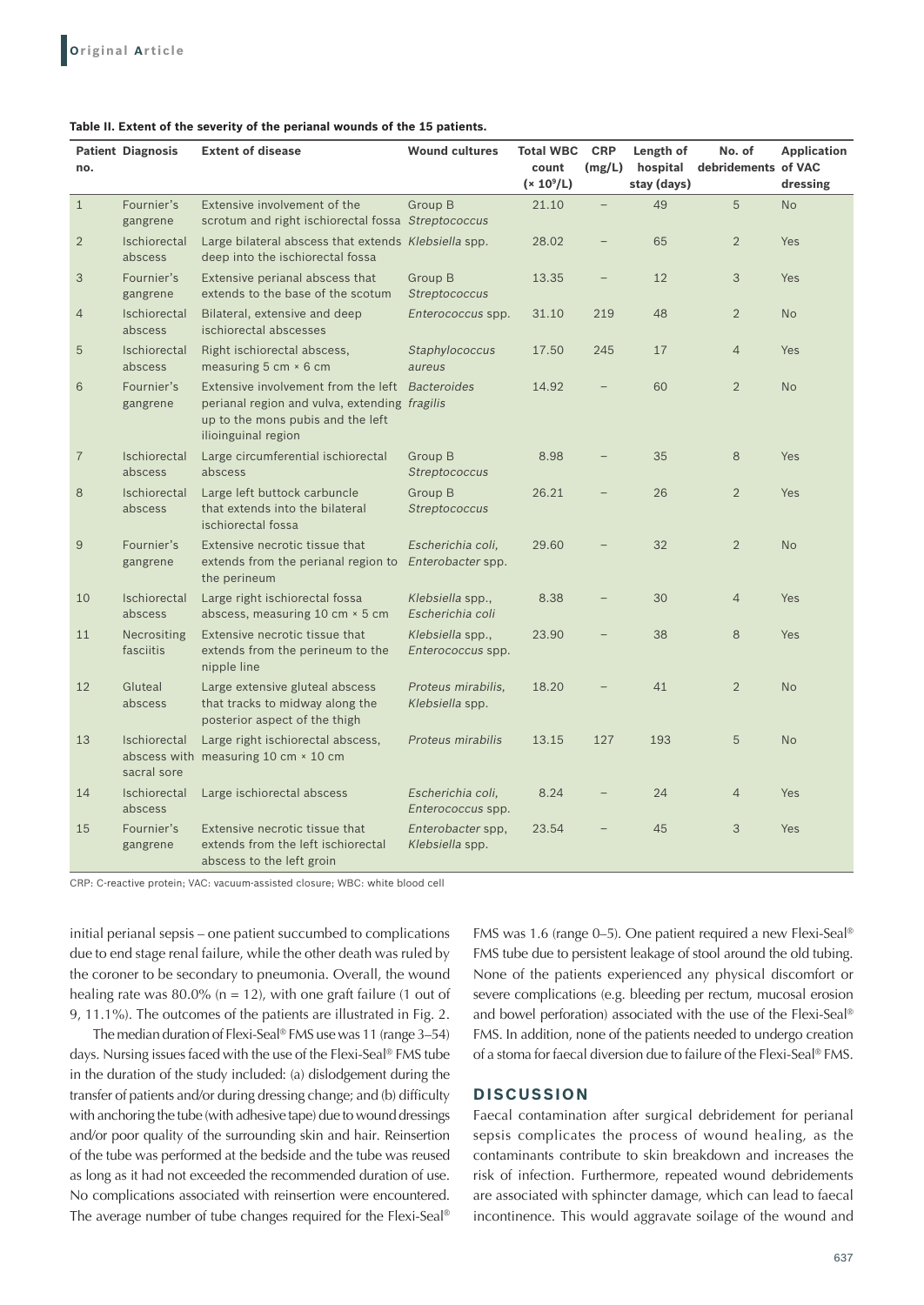**Table III. Outcomes of patients with perianal sepsis (n = 15).**

| <b>Patient</b><br>no. | Age<br>(yrs) | <b>Diagnosis</b>                         | Graft     | <b>Outcome</b>             |
|-----------------------|--------------|------------------------------------------|-----------|----------------------------|
| $\mathbf{1}$          | 46           | Fournier's gangrene                      | Yes       | Wound healed               |
| $\overline{2}$        | 54           | Ischiorectal abscess                     | <b>No</b> | Died (due to ESRF)         |
| 3                     | 61           | Fournier's gangrene                      | <b>No</b> | Died (due to<br>pneumonia) |
| 4                     | 53           | Ischiorectal abscess                     | No        | Wound healed               |
| 5                     | 53           | Ischiorectal abscess                     | No        | Wound healed               |
| 6                     | 76           | Fournier's gangrene                      | Yes       | Graft broke down           |
| $\overline{7}$        | 61           | Ischiorectal abscess                     | Yes       | Wound healed               |
| 8                     | 57           | Ischiorectal abscess                     | Yes       | Wound healed               |
| 9                     | 67           | Fournier's gangrene                      | Yes       | Wound healed               |
| 10                    | 49           | Ischiorectal abscess                     | Yes       | Wound healed               |
| 11                    | 51           | Necrotising fasciitis                    | Yes       | Wound healed               |
| 12                    | 63           | Gluteal abscess                          | Yes       | Wound healed               |
| 13                    | 57           | Ischiorectal abscess<br>with sacral sore | No        | Wound healed               |
| 14                    | 33           | Ischiorectal abscess                     | Yes       | Wound healed               |
| 15                    | 49           | Fournier's gangrene                      | <b>No</b> | Wound healed               |

ESRF: end stage renal failure

further decrease the patient's quality of life. Conventional nonsurgical methods to contain and divert the faecal stream (i.e. using Foley catheters and faecal pouches) are often ineffective and not appropriately designed for patients with such wounds. The use of these conventional methods has also been known to cause problems such as rectal perforation and fistulas.(8)

VAC is an alternative method for managing open wounds. It is often used to aid wound healing, especially if the wound is exudative. In VAC, subatmospheric pressure is applied to the wound surface. The mechanism of action of VAC, which uses negative pressure wound therapy, is described as the stabilisation of the wound environment to increase blood flow and deformation of the wound. Deformation is a powerful stimulus for cellular processes that stimulate granulation tissue, and hence helps accelerate wound healing. More than half of the patients in the present study received VAC therapy to increase the rate of healing. However, VAC dressing requires a tight seal around the wound, and this is often difficult to achieve at the perianal region, as continual excretion of faecal material or gas leads to a loss of the vacuum. The Flexi-Seal® FMS can be used in combination with VAC dressings to create a better fit of dressing material for the wound (Figs. 3 & 4). Proper diversion of the faecal stream also helps ensure that the wound remains clean. The nursing staff involved in the care of the patients in the present study also found that the frequency of wound changes required was reduced, and hence, the discomfort and pain that patients had to endure with each dressing change was also reduced.

Patients with severe perianal sepsis are often on prolonged antibiotics, which can give rise to antibiotic-related pseudomembranous colitis (PMC) with *Cloistridium difficile*. The use of the Flexi-Seal® FMS in combination with VAC dressings has the added benefit of being able to contain infectious body waste in patients with PMC and thus, minimises nosocomial spread.



**Fig. 2** Flowchart shows the outcomes of the patients with severe perianal sepsis.



**Fig. 3** Photograph shows the Flexi-Seal® Fecal Management System used in a patient with perianal wounds.



**Fig. 4** Photograph shows the Flexi-Seal® Fecal Management System used together with vacuum-assisted closure dressings in a patient with perianal wounds.